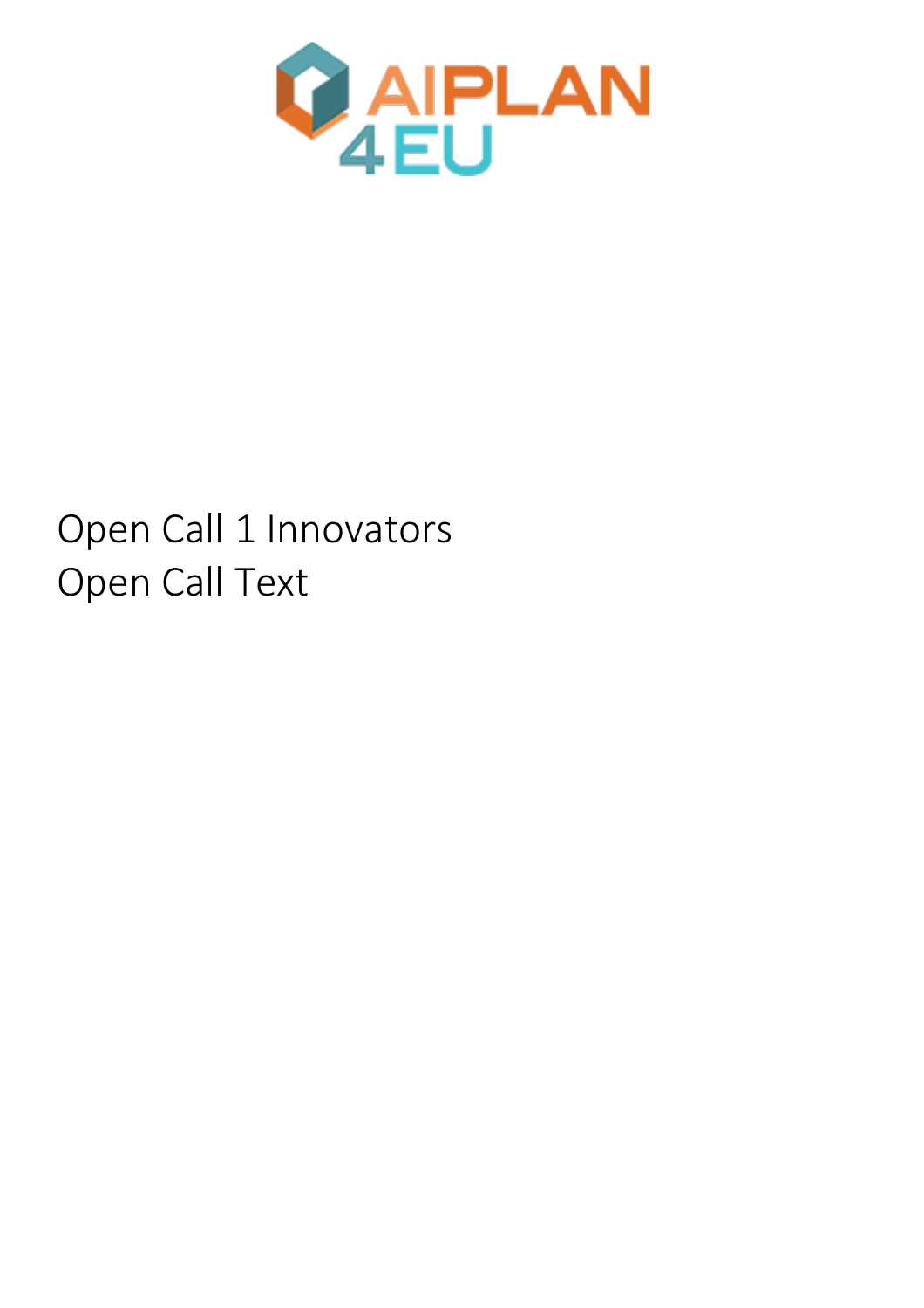



# Contents

| 3.1 |  |
|-----|--|
|     |  |
|     |  |

# List of Figures

# List of Tables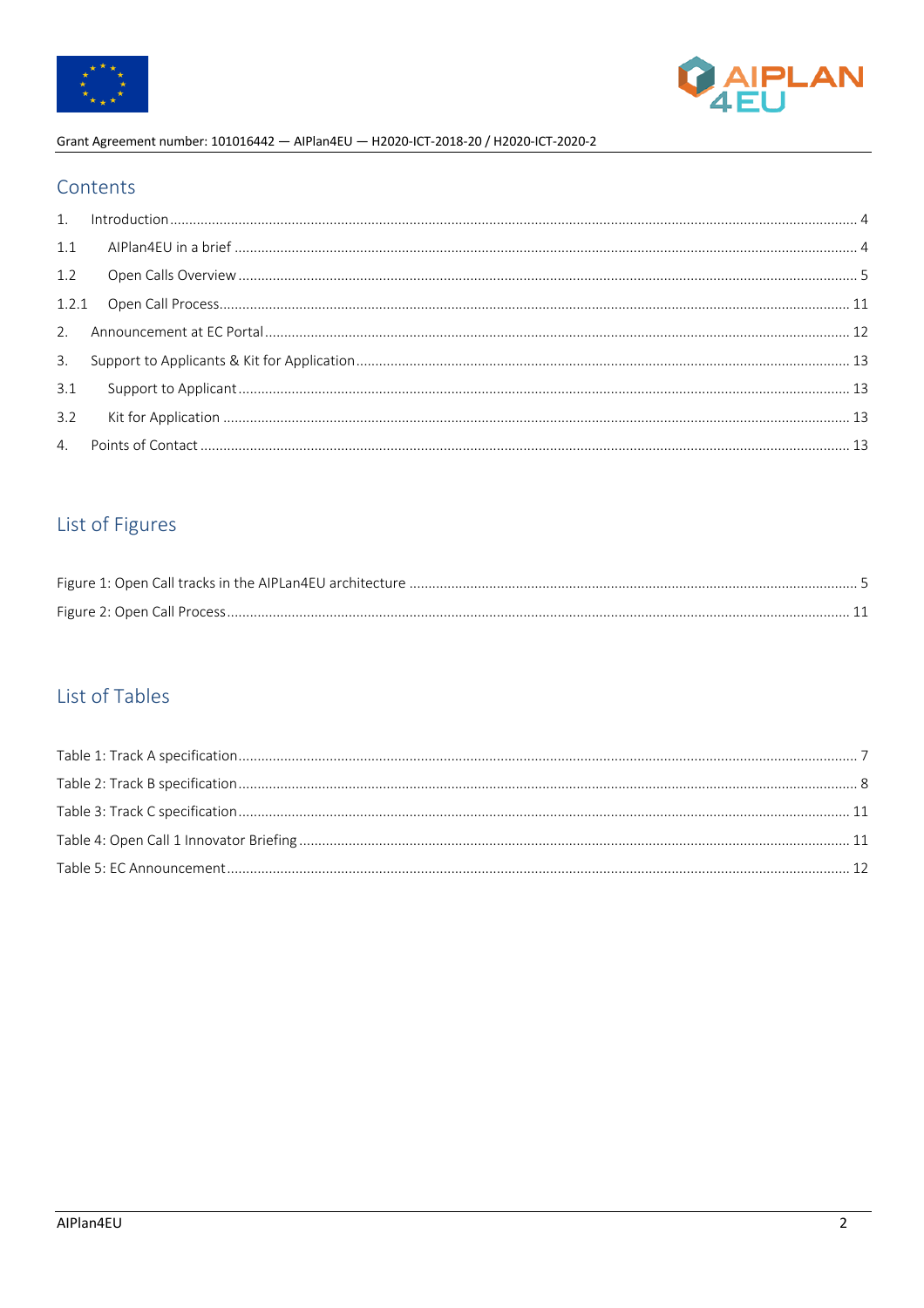



# Document Revision History

| Date      | <i><u><b>Issue</b></u></i> | Author/Editor/Contributor | Summary of the main change |
|-----------|----------------------------|---------------------------|----------------------------|
| 11/Aug    | V <sub>0.1</sub>           | Luisa Goncalves           | Draft                      |
| 8/Feb     | V <sub>0.2</sub>           | Luisa Gonçalves           | Draft                      |
| $11$ /Fev | V <sub>0.3</sub>           | Luisa Gonçalves           | Final                      |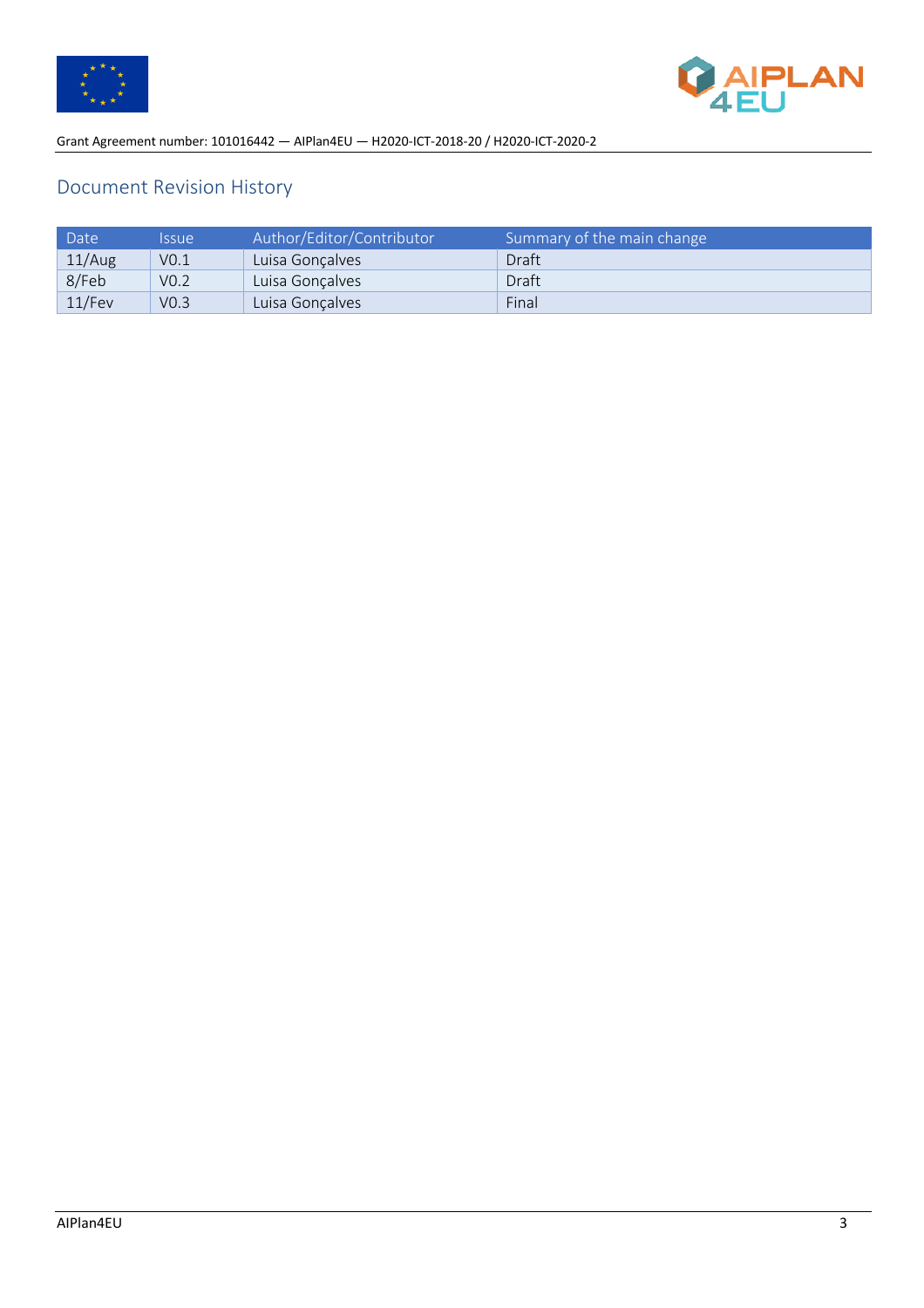



# 1. Introduction

This document contains a text with an overview of AIPlan4EU and the Open Call 1 – Innovators.

# 1.1 AIPlan4EU in a brief

The European Commission funds AIPlan4EU Project under the European Union's Horizon 2020 Information and Communication Technologies programme and the call topic ICT-49-2020. The project launched in January 2021. The AIPlan4EU consortium comprises 16 European partners from different industries and expertise (research groups and companies). The project will have a duration of 3 years with 11 milestones. Within the consortium, seven application areas will be considered from the beginning. These are both areas where planning has already been used and where planning has seen very little application: planning for space, agriculture, manufacturing, logistics, autonomous driving, automated experimentation, and subsea robotics). In addition to these application areas, AIPlan4EU uses part of the cascade funding to widen the elicitation of requirements as much as possible.

The AIPlan4EU project will bring AI planning as a first-class citizen in the European AI On-Demand (AI4EU) Platform by developing a uniform, user-centred framework to access the existing planning technology and by devising concrete guidelines for innovators and practitioners on how to use this technology. To do so, we will consider use-cases from diverse application areas that will drive the design and the development of the framework, and include several available planning systems as engines that can be selected to solve practical problems. We will develop a general and planneragnostic API that will both be served by the AI4EU platform and be available as a resource to be integrated into the users' systems. The framework will be validated on use-cases both from within the consortium and recruited by means of cascade funding; moreover, standard interfaces between the framework and common industrial technologies will be developed and made available.

AIPlan4EU is based on a methodology designed to address the challenge of building the UPF (Unified Planning Framework) and developing a sustainable and robust ecosystem around it. A key aspect is to ensure that the integration of the UPF within such an ecosystem will bring tangible value for innovators and practitioners of planning and the AI4EU platform and that the cascade funding will provide valuable assets and feedback at the right time in the project.

AIPlan4EU is centred around 6 ambitious objectives:

- O1: Making planning accessible to practitioners and innovators
- O2: Facilitate the integration of planning and other ICT technologies
- O3: Making planning relevant in diverse application sectors
- O4: Seamlessly integrate planning within the AI4EU platform
- O5: Facilitate learning of planning for reskilling and lower the access barrier
- O6: Standardize and drive academic research towards applications.

You can find the use-case details on our website https://www.aiplan4eu-project.eu/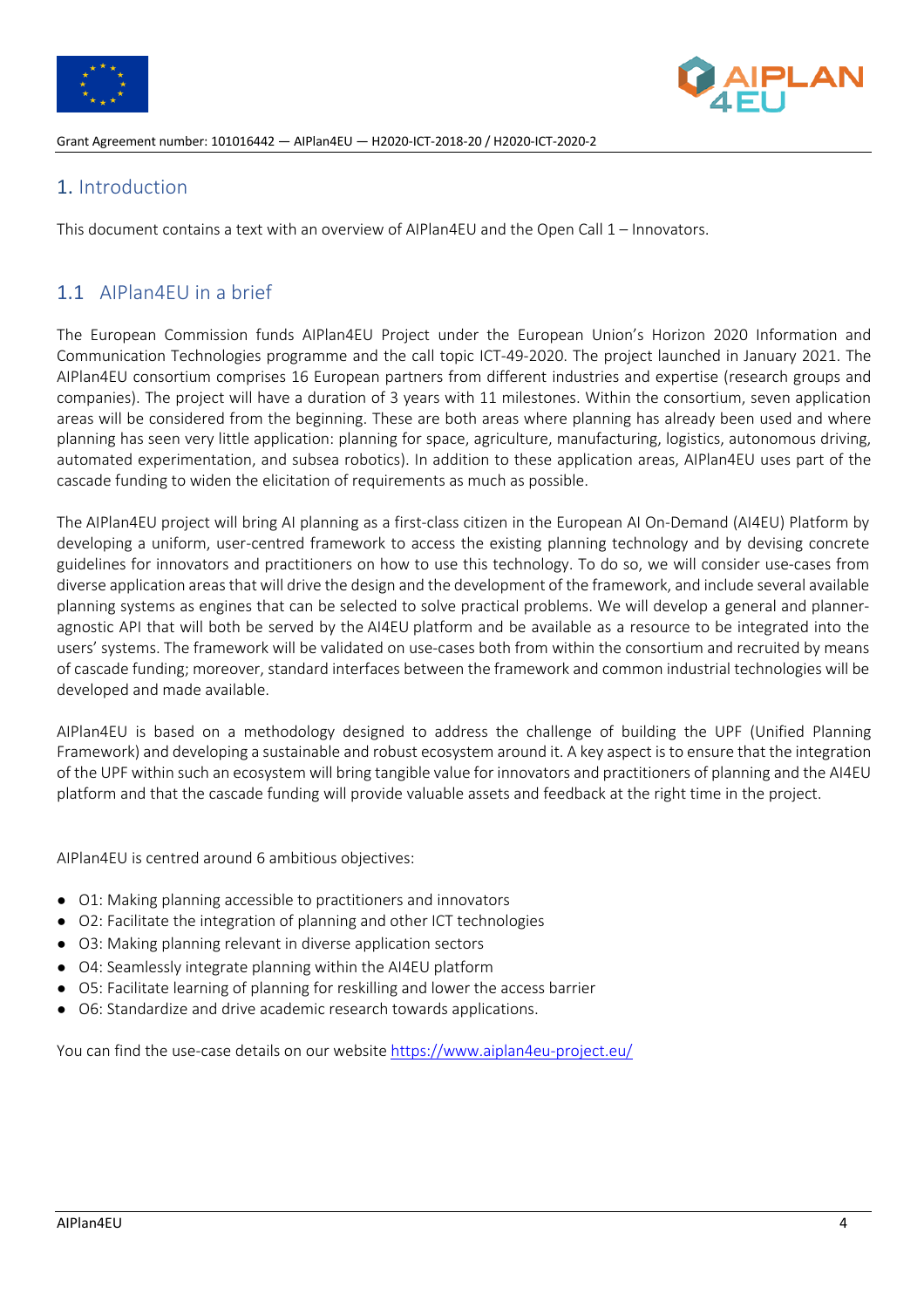



## 1.2 Open Calls Overview

The project will use the Funding Support to Third Parties (FSTP) mechanism to push the uptake of AI planning technologies through an AI on-demand platform (AI4EU), to widen the use-cases addressed by the project, and to robust the collection of planning engines within the UPF (Unified Planning Framework). To connect applications to the planning technology in the UPF, we envision several technology-specific bridges (TSBs): interfaces that map the applicative data and abstractions into planning and vice versa.

AIPan4EU will organize 2 open calls for innovators to widen the use-cases addressed by the project, to robust the collection of planning engines within the UPF, and increase the number of technologies integrated through TSBs. This document refers to Open Call 1 Innovators. We will issue the following:

Call 1 Innovators is focused on engaging with innovators (researchers, experts, students,…) and organisations (SMEs, MidCaps, larger companies, universities, research centres, labs,…). This call will be issued, with the following specific tracks having each track accessing different scopes.



*Figure 1: Open Call tracks in the AIPLan4EU architecture*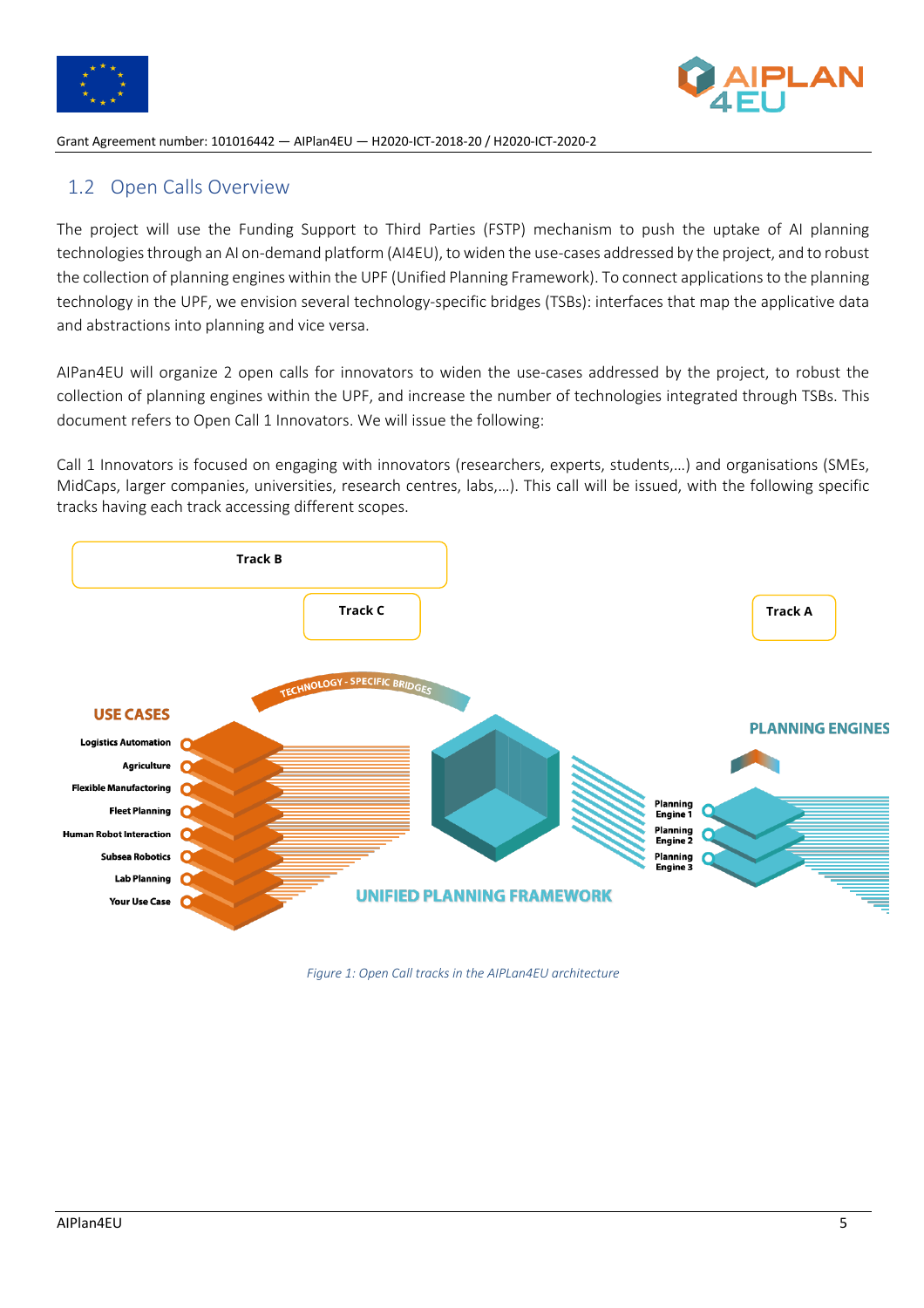



● Track A: aims to engage innovators in the development and integration of new planners in the AIPlan4EU ecosystem. Applicants should present a planner capable of solving a problem and it will provide the solution. The whole architecture will be planner-independent, so that it becomes possible to effortlessly experiment with different planning engines.

| <b>TRACK</b>                   | $\mathsf{A}% _{\mathsf{A}}^{\prime}=\mathsf{A}_{\mathsf{A}}^{\prime}$                                                                                                                                                                                                                                                                                                                                                                                                                                                                                                                                        |
|--------------------------------|--------------------------------------------------------------------------------------------------------------------------------------------------------------------------------------------------------------------------------------------------------------------------------------------------------------------------------------------------------------------------------------------------------------------------------------------------------------------------------------------------------------------------------------------------------------------------------------------------------------|
|                                | The applicant is expected to propose the integration of a "planning engine" in the Unified<br>Planning Framework (UPF) (https://github.com/aiplan4eu/upf) developed by the AIPlan4EU<br>project.                                                                                                                                                                                                                                                                                                                                                                                                             |
| Scope                          | The UPF is a python library allowing the programmatic modeling, manipulation and solving of<br>planning problems. The UPF is interfaced with several planning engines and embeds an<br>automated filtering mechanism to select, among the planning engines installed on a system, the<br>ones that are applicable for a given planning problem.                                                                                                                                                                                                                                                              |
|                                | More details can be found on the project GitHub page (https://github.com/aiplan4eu/upf) and<br>on the documentation page (https://upf.readthedocs.io/en/latest/).                                                                                                                                                                                                                                                                                                                                                                                                                                            |
| Context/<br>environment        | A planning engine in this context is a software tool/library/technology relative to planning that<br>can be adapted to offer services through the UPF interface. Examples include (but are not limited<br>to): plan generation tools (e.g. automated planners), validation procedures (e.g. plan validators),<br>visualization tools (e.g. plan animators), problem transformation utilities (e.g. grounders and<br>compilations).                                                                                                                                                                           |
|                                | planning<br>Example<br>integrations<br>of<br>engines<br>include<br>pyperplan<br>(https://github.com/aiplan4eu/pyperplan-upf), tamer (https://github.com/aiplan4eu/tamer-<br>upf) and tarski (https://github.com/aiplan4eu/upf/tree/master/upf/interop).                                                                                                                                                                                                                                                                                                                                                      |
|                                | During the execution of such projects, the AIPlan4EU consortium will be available for supporting,<br>helping and mentoring open call winners.                                                                                                                                                                                                                                                                                                                                                                                                                                                                |
| Specifications/<br>integration | AIPlan4EU project finances the integration of the proposed engine into the UPF library and the<br>realization of a demonstrator that showcases the integration with the UPF and the tool<br>capability.                                                                                                                                                                                                                                                                                                                                                                                                      |
|                                | The integration code shall be released as free software under the Apache 2.0 license, while the<br>tool itself can be released under any license (even commercial, but preference will be given to<br>open-source engines) provided that the AIPlan4EU consortium partners and use-case owners<br>will be granted at least the permission to reproduce the demonstrator tests and to use the tool<br>for evaluation purposes on the project use-cases. Moreover, we require winners to publish their<br>integration code and planning engine as an AI asset within the AI4Europe platform<br>(ai4europe.eu). |
| <b>Expected Results</b>        | The integration code shall be documented, and a final written report shall describe in detail how<br>to use the tool via the UPF and how the integration code works. The financed projects will have<br>a duration of 6 months and will be structured in three sprints of 2 months each plus one month<br>for finalizing and preparing the demonstrator.                                                                                                                                                                                                                                                     |
| Number of<br>projects          | 5                                                                                                                                                                                                                                                                                                                                                                                                                                                                                                                                                                                                            |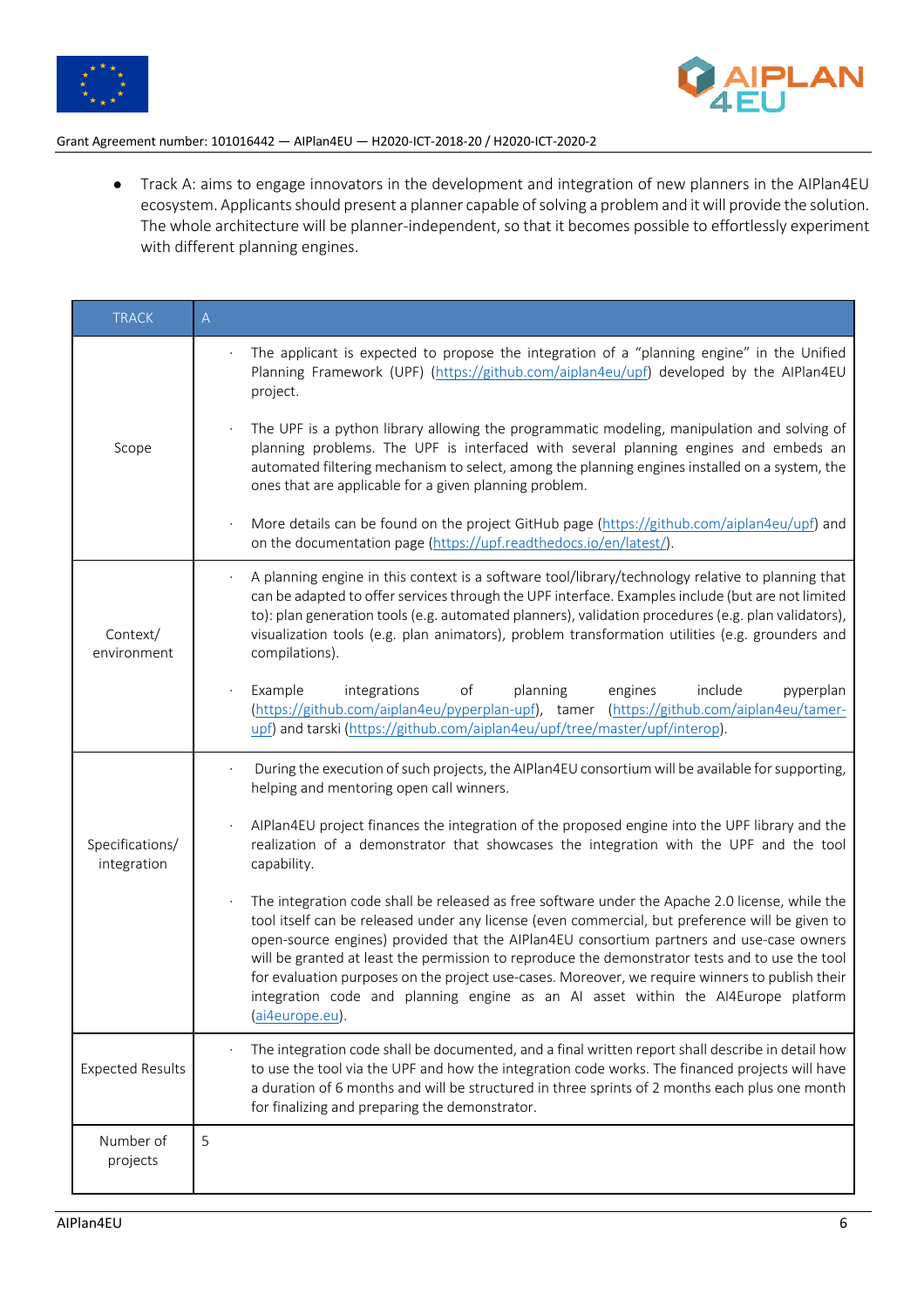



| Target<br>Applicants             | Innovators (researchers, experts, students,) and organisations (SMEs, MidCaps, larger companies,<br>universities, research centres, labs,) |
|----------------------------------|--------------------------------------------------------------------------------------------------------------------------------------------|
| Indicative<br>budget             | €60.000                                                                                                                                    |
| Indicative<br>duration           | 7 months                                                                                                                                   |
| Track A<br>Documents to<br>Apply | https://www.aiplan4eu-project.eu/call-for-use-cases/open-call-1-for-innovators/#call-1-for-innovators-<br>track-A                          |
| Contact for<br>clarification     | aiplan4eu support@fbk.eu                                                                                                                   |

*Table 1: Track A specification*

● Track B: aims to deploy new use-cases within the AIPlan4EU framework. This call will attract small consortia of 2 entities: a use-case owner and a TSB provider (SME).

| <b>TRACK</b>            | B                                                                                                                                                                                                                                                                                                                                                                                                                                                                                                                                                                                                                                                                                                                     |
|-------------------------|-----------------------------------------------------------------------------------------------------------------------------------------------------------------------------------------------------------------------------------------------------------------------------------------------------------------------------------------------------------------------------------------------------------------------------------------------------------------------------------------------------------------------------------------------------------------------------------------------------------------------------------------------------------------------------------------------------------------------|
|                         | The application is reserved to partnerships of two distinct legal entities: an integrator realizing the<br>TSB and a use-case provider.                                                                                                                                                                                                                                                                                                                                                                                                                                                                                                                                                                               |
| Scope                   | The applicant is expected to propose the integration of a "Technology-Specific Bridge" (TSB) that<br>uses the Unified Planning Framework (UPF) library (https://github.com/aiplan4eu/upf) developed<br>project to offer planning-related capabilities in an existing<br>by the AIPlan4EU<br>technology/tool/framework that is useful for a planning use case to be presented.                                                                                                                                                                                                                                                                                                                                         |
|                         | A TSB is a software tool/library/technology relative to planning that integrates into an existing<br>technology/software in order to offer services by means of planning.                                                                                                                                                                                                                                                                                                                                                                                                                                                                                                                                             |
| Context/<br>environment | Examples include (but are not limited to): adding planning capabilities to simulators (i.e. extend<br>plant simulation tools with plan generation capabilities so that generated plans can then be<br>simulated), integration of automated planning in logistics tools (e.g. gather data from Warehouse<br>Management Systems to form a planning query and report the generated plan to the user),<br>visualization tools (e.g. plan animators, plan simulators), integration of planning in existing software<br>ecosystems (e.g. wrap UPF planning for robotic operating systems), translating existing<br>formalisms/software libraries for decision making into planning problem and mapping-back the<br>results. |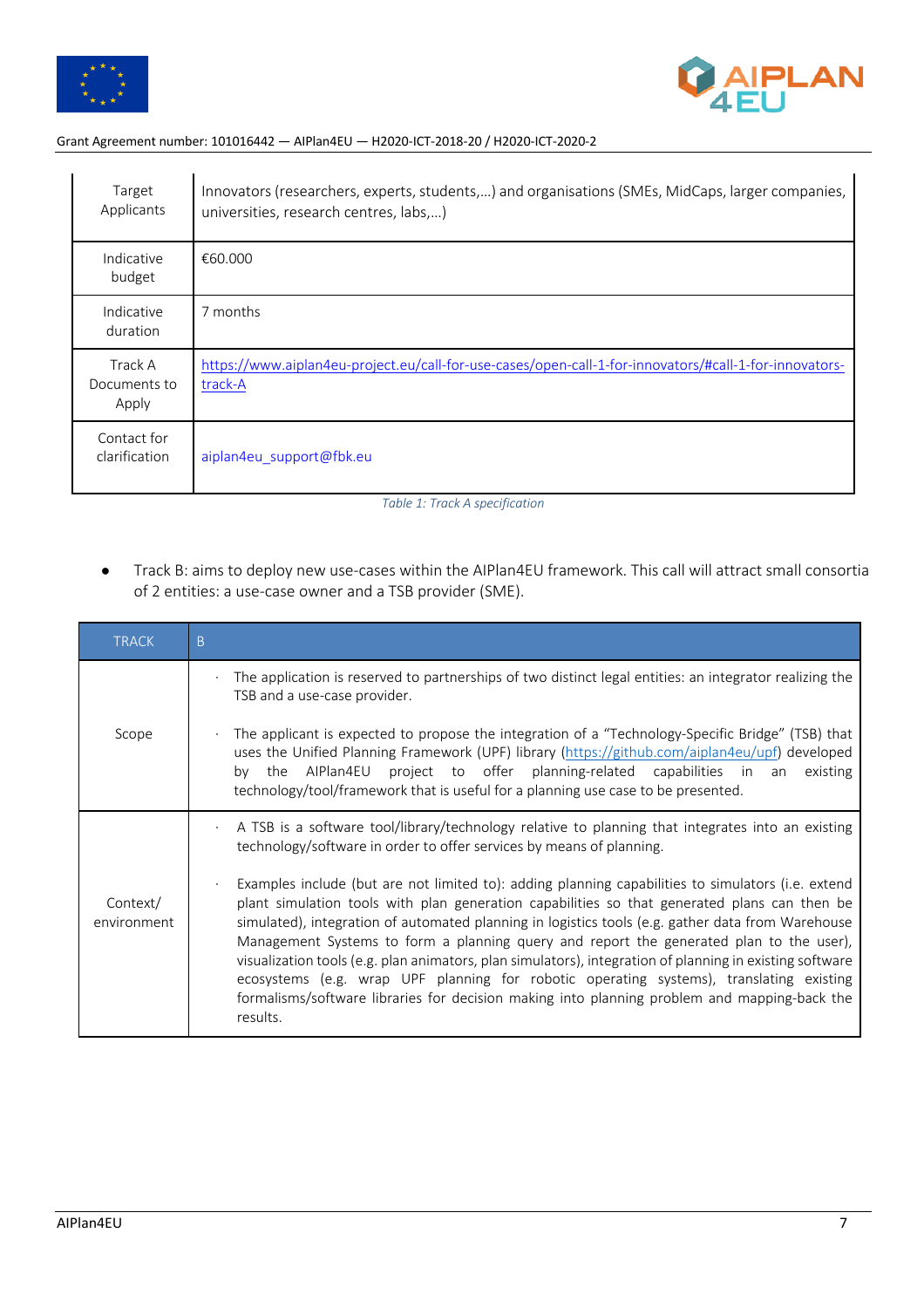



| Specifications/<br>integration   | The TSB code shall be released as free software under the Apache 2.0 license, while there is no<br>requirement concerning the technology for which the TSB serves as integration with the UPF (even<br>commercial licenses are OK, but preference will be accorded to open-source technologies).<br>However, the AIPlan4EU consortium partners shall be granted at least the permission (and tools) to<br>reproduce the demonstrator tests and to use the developed TSB for evaluation purposes on the<br>project use-cases. Moreover, we require winners to publish their use cases and TSBs within the<br>AI4Europe platform (ai4europe.eu).                                                                                                                                                                                                                      |
|----------------------------------|---------------------------------------------------------------------------------------------------------------------------------------------------------------------------------------------------------------------------------------------------------------------------------------------------------------------------------------------------------------------------------------------------------------------------------------------------------------------------------------------------------------------------------------------------------------------------------------------------------------------------------------------------------------------------------------------------------------------------------------------------------------------------------------------------------------------------------------------------------------------|
| Expected<br>Results              | The use-case must be described in a dedicated report deliverable and the developed TSB shall<br>address at least some of the aspects highlighted by the use-case. Moreover, at the end of the 6<br>months project, the TSB shall be demonstrated and evaluated on the use-case specifications.<br>The AIPlan4EU project finances the realization of TSBs that must use the functionality offered by<br>the UPF library and the realization of a demonstrator that showcases the developed TSBs on the<br>proposed use-case.<br>The TSB code shall be documented, and a final written report shall describe in detail how to use<br>the tool and how the integration code works. The financed projects will have a duration of 6<br>months and will be structured in three sprints of 2 months each plus one month for finalizing and<br>preparing the demonstrator. |
| Indicative<br>budget             | €90.000                                                                                                                                                                                                                                                                                                                                                                                                                                                                                                                                                                                                                                                                                                                                                                                                                                                             |
| Target<br>Applicants             | Consortium of 2 organisations (SMEs, MidCaps, larger companies, universities, research centers, labs,)                                                                                                                                                                                                                                                                                                                                                                                                                                                                                                                                                                                                                                                                                                                                                              |
| Indicative<br>duration           | 7 months                                                                                                                                                                                                                                                                                                                                                                                                                                                                                                                                                                                                                                                                                                                                                                                                                                                            |
| Number of<br>projects            | $\overline{7}$                                                                                                                                                                                                                                                                                                                                                                                                                                                                                                                                                                                                                                                                                                                                                                                                                                                      |
| Track B<br>Documents to<br>Apply | https://www.aiplan4eu-project.eu/call-for-use-cases/open-call-1-for-innovators/#call-1-for-innovators-<br>track-B                                                                                                                                                                                                                                                                                                                                                                                                                                                                                                                                                                                                                                                                                                                                                   |
| Contact for<br>clarification     | aiplan4eu support@fbk.eu                                                                                                                                                                                                                                                                                                                                                                                                                                                                                                                                                                                                                                                                                                                                                                                                                                            |

*Table 2: Track B specification*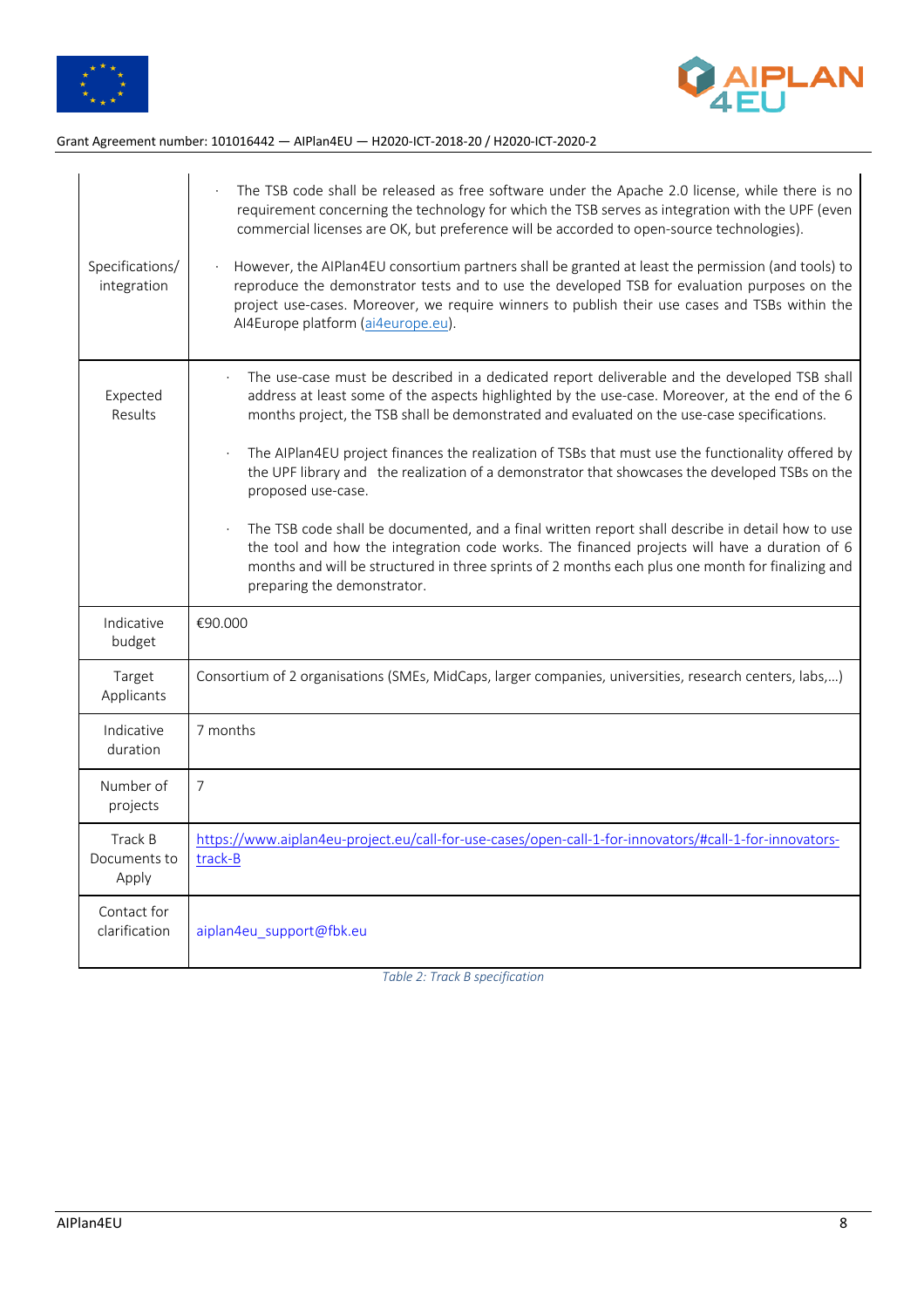



● Track C: aims to attract SMEs to develop TSBs for the use-cases selected from "Call for use-cases". Both entities, TSB provider and use-case owner, will work together and validate the results.

| <b>TRACK</b>            | $\mathsf C$                                                                                                                                                                                                                                                                                                                                                                                                                                                                                                                                                                                                                                                                                                                                                                                                                                                                                        |
|-------------------------|----------------------------------------------------------------------------------------------------------------------------------------------------------------------------------------------------------------------------------------------------------------------------------------------------------------------------------------------------------------------------------------------------------------------------------------------------------------------------------------------------------------------------------------------------------------------------------------------------------------------------------------------------------------------------------------------------------------------------------------------------------------------------------------------------------------------------------------------------------------------------------------------------|
|                         | Two kinds of applications (sub-tracks) are possible within this track, namely winning use-cases and<br>Technology Specific Bridges (TSBs) for the winning use-cases.                                                                                                                                                                                                                                                                                                                                                                                                                                                                                                                                                                                                                                                                                                                               |
|                         | For both tracks, we identified one domain of interest that have been selected in the context of the<br>first open-call for use-cases. The domain is Healthcare.                                                                                                                                                                                                                                                                                                                                                                                                                                                                                                                                                                                                                                                                                                                                    |
|                         | The proposals in either of the following sub-tracks are expected to belong to this use case.                                                                                                                                                                                                                                                                                                                                                                                                                                                                                                                                                                                                                                                                                                                                                                                                       |
| Scope                   | As additional material, applicants will find the use-case presented in the first open-call for use-<br>cases and the slides presented during the workshop.                                                                                                                                                                                                                                                                                                                                                                                                                                                                                                                                                                                                                                                                                                                                         |
|                         | We expect proposals attacking problems related to the use-case. The AIPlan4EU project will also<br>organize webinars to present the use-case to prospective applicants.                                                                                                                                                                                                                                                                                                                                                                                                                                                                                                                                                                                                                                                                                                                            |
|                         | Winning Use-Cases Sub-Track                                                                                                                                                                                                                                                                                                                                                                                                                                                                                                                                                                                                                                                                                                                                                                                                                                                                        |
|                         | In this track, only legal entities which already won an "Open Call for Use-Cases" can apply. The<br>Alplan4EU project grants additional funding to further develop the presented use-case and to<br>evaluate the TSB solutions that will be selected in the Track C - TSBs sub-track of this call.                                                                                                                                                                                                                                                                                                                                                                                                                                                                                                                                                                                                 |
| Context/<br>environment | Technology Specific Bridge Sub-Track<br>The applicant is expected to propose the integration of a "Technology-Specific Bridge" (TSB) that<br>uses the Unified Planning Framework (UPF) (https://github.com/aiplan4eu/upf) library developed<br>by the AIPlan4EU project<br>to offer planning-related capabilities in an<br>existing<br>technology/tool/framework.                                                                                                                                                                                                                                                                                                                                                                                                                                                                                                                                  |
|                         | A TSB is a software tool/library/technology relative to planning that integrates into an existing<br>technology/software in order to offer services by means of planning. Examples include (but are not<br>limited to): adding planning capabilities to simulators (i.e. extend plant simulation tools with plan<br>generation capabilities so that generated plans can then be simulated), integration of automated<br>planning in logistics tools (e.g. gathering data from Warehouse Management Systems to form a<br>planning query and report the generated plan to the user), visualization tools (e.g. plan animators,<br>plan simulators), integration of planning in existing software ecosystems (e.g. wrap UPF planning<br>for robotic operating systems), translating existing formalisms/software libraries for decision<br>making into planning problem and mapping-back the results. |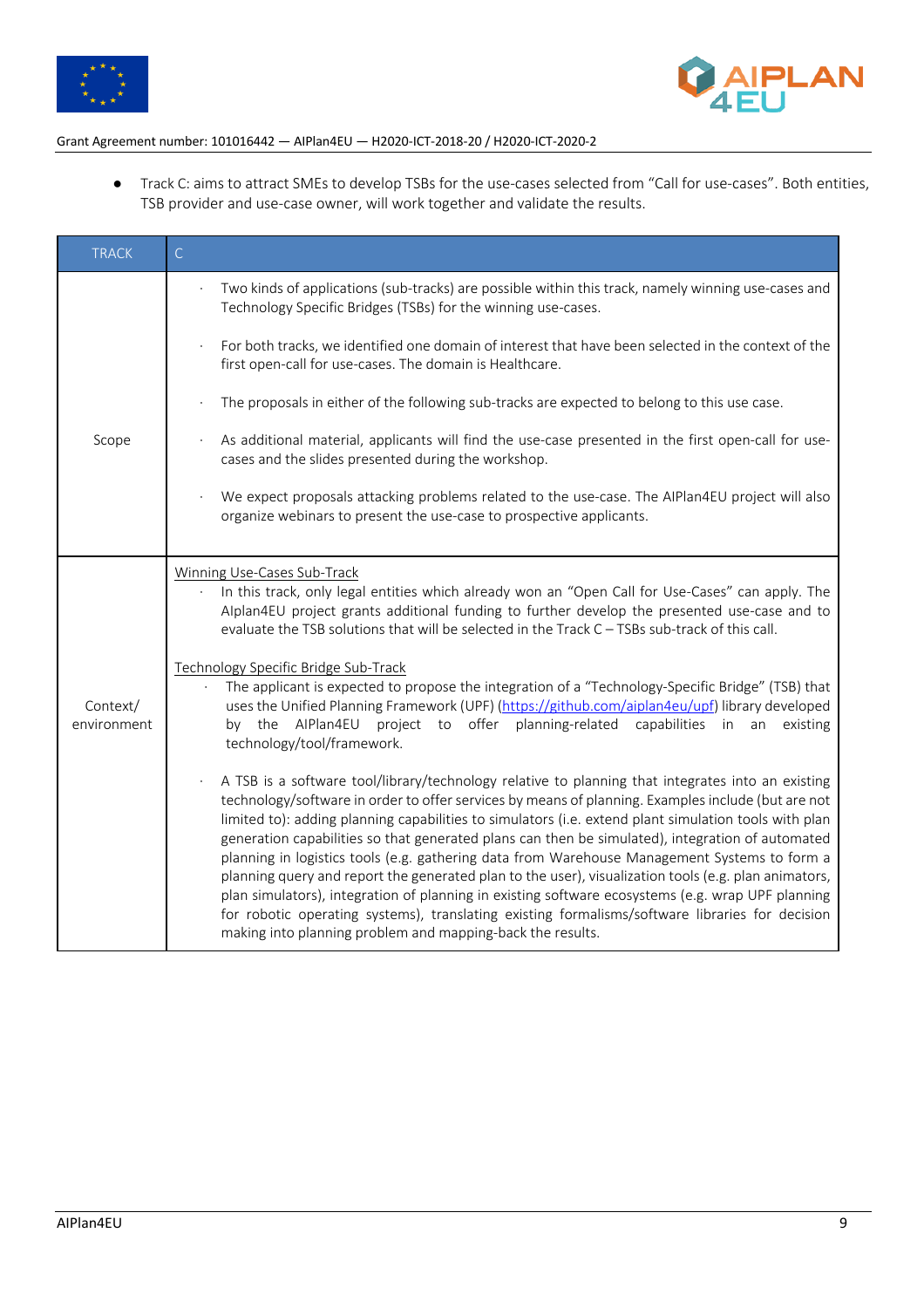



| Specifications/<br>integration                            | Winning Use-Cases Sub-Track<br>The applicants are required to detail their use-case and provide data, examples and evaluation<br>$\epsilon$ .<br>measurements to the TSB developers that will win the Track C - TSBs sub-track of this call.<br>Technology Specific Bridge Sub-Track<br>The AIPlan4EU project finances the realization of TSBs that must use the functionality offered by<br>the UPF library and the realization of a demonstrator that showcases the developed TSBs on the<br>identified use-case.<br>The TSB code shall be released as free software under the Apache 2.0 license, while there is no<br>requirement concerning the technology for which the TSB serves as integration with the UPF (even<br>commercial licenses are OK, but preference will be accorded to open-source technologies).<br>However, the AIPlan4EU consortium partners shall be granted at least the permission (and tools)<br>to reproduce the demonstrator tests and to use the developed TSB for evaluation purposes on the<br>project use-cases. Moreover, we require winners to publish their use cases and TSBs within the<br>AI4Europe platform (ai4europe.eu). |
|-----------------------------------------------------------|-----------------------------------------------------------------------------------------------------------------------------------------------------------------------------------------------------------------------------------------------------------------------------------------------------------------------------------------------------------------------------------------------------------------------------------------------------------------------------------------------------------------------------------------------------------------------------------------------------------------------------------------------------------------------------------------------------------------------------------------------------------------------------------------------------------------------------------------------------------------------------------------------------------------------------------------------------------------------------------------------------------------------------------------------------------------------------------------------------------------------------------------------------------------------|
| Expected<br>Results                                       | <b>Winning Use-Cases Sub-Track</b><br>Moreover, we require winners to publish their use-case within the AI4Europe platform<br>(ai4europe.eu).<br>Technology Specific Bridge Sub-Track<br>The TSB code shall be documented, and a final written report shall describe in detail how to use<br>the tool and how the integration code works. The financed projects will have a duration of 6<br>months and will be structured in three sprints of 2 months each plus one month for finalizing and<br>preparing the demonstrator.                                                                                                                                                                                                                                                                                                                                                                                                                                                                                                                                                                                                                                         |
| Track C Kit link<br>(use-case<br>detailing and<br>slides) | https://www.aiplan4eu-project.eu/wp-content/uploads/2022/02/Healthcare-Use-Case-Pitch.pdf<br>https://www.aiplan4eu-project.eu/wp-content/uploads/2022/02/Healthcare-Use-Case.pdf                                                                                                                                                                                                                                                                                                                                                                                                                                                                                                                                                                                                                                                                                                                                                                                                                                                                                                                                                                                      |
| Indicative<br>budget                                      | <b>Winning Use-Cases Sub-Track</b><br>€30.000<br>Technology Specific Bridge Sub-Track<br>€60.000                                                                                                                                                                                                                                                                                                                                                                                                                                                                                                                                                                                                                                                                                                                                                                                                                                                                                                                                                                                                                                                                      |
| Target<br>Applicants                                      | Organisations (SMEs, MidCaps, larger companies, universities, research centres, labs,)                                                                                                                                                                                                                                                                                                                                                                                                                                                                                                                                                                                                                                                                                                                                                                                                                                                                                                                                                                                                                                                                                |
| Indicative<br>duration                                    | 7 months                                                                                                                                                                                                                                                                                                                                                                                                                                                                                                                                                                                                                                                                                                                                                                                                                                                                                                                                                                                                                                                                                                                                                              |
| Number of<br>projects                                     | 1 TSBs for 1 winning use-cases $(1 + 1)$                                                                                                                                                                                                                                                                                                                                                                                                                                                                                                                                                                                                                                                                                                                                                                                                                                                                                                                                                                                                                                                                                                                              |
| Track C<br>Documents to<br>Apply                          | https://www.aiplan4eu-project.eu/call-for-use-cases/open-call-1-for-<br>innovators/#Call1ForInnovatorsTrackC                                                                                                                                                                                                                                                                                                                                                                                                                                                                                                                                                                                                                                                                                                                                                                                                                                                                                                                                                                                                                                                          |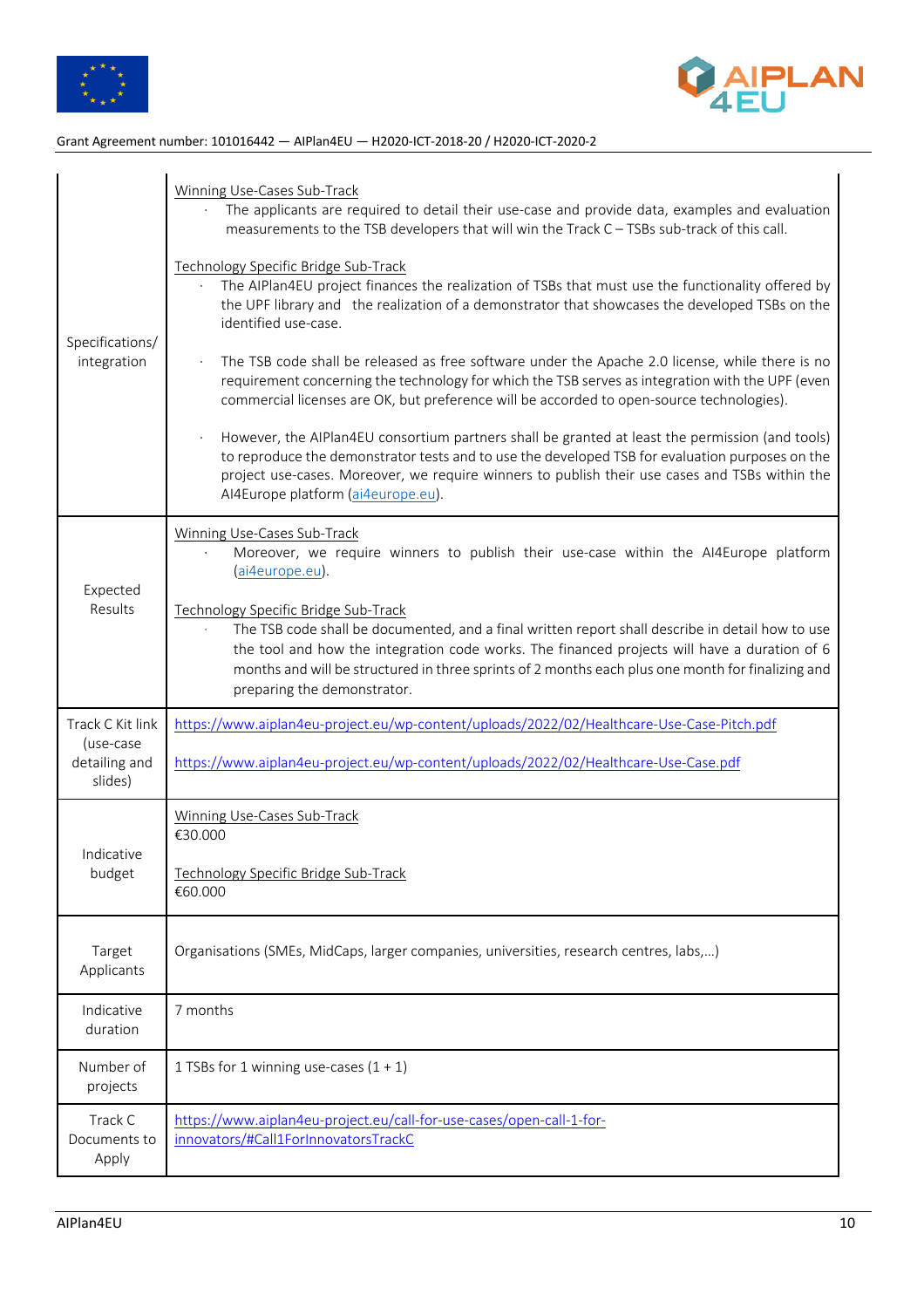





*Table 3: Track C specification*

# 1.2.1 Open Call Process

The first call for innovators will follow a systematic process to evaluate and select the third-party project efficiently. The figure below reports a view explaining how it will work.



*Figure 2: Open Call Process*

Within the project, the funding to third parties aims to upgrade and extend AIPlan4EU technology offer beyond consortium partners and enlarge the outreach of the project deployments. For this purpose, the consortium has planned to devote a budget for the cascade funding across a total of up to:

(i) 14 projects that propose the deployment of different tracks including the winner use-case from the calls for use cases, TSBs integrators and planners.

See the following funding table:

|                        |                        |               | Call for Innovators |         |             |
|------------------------|------------------------|---------------|---------------------|---------|-------------|
| Open Call #1<br>(OC#1) | Topic                  | <b>Budget</b> | #projects           | #months | Total       |
| Track A                | Planners               | €60,000       | 5                   |         | €300,000    |
| Track B                | $UC^*+TSB^*$<br>$\ast$ | €90,000       |                     |         | €630,000    |
| Track C                | <b>TSB</b>             | €60,000       |                     |         | €60,000     |
|                        | $UC^*$                 | €30,000       |                     |         | €30,000     |
|                        |                        |               | 14                  |         | € 1,020,000 |

*Table 4: Open Call 1 Innovator Briefing*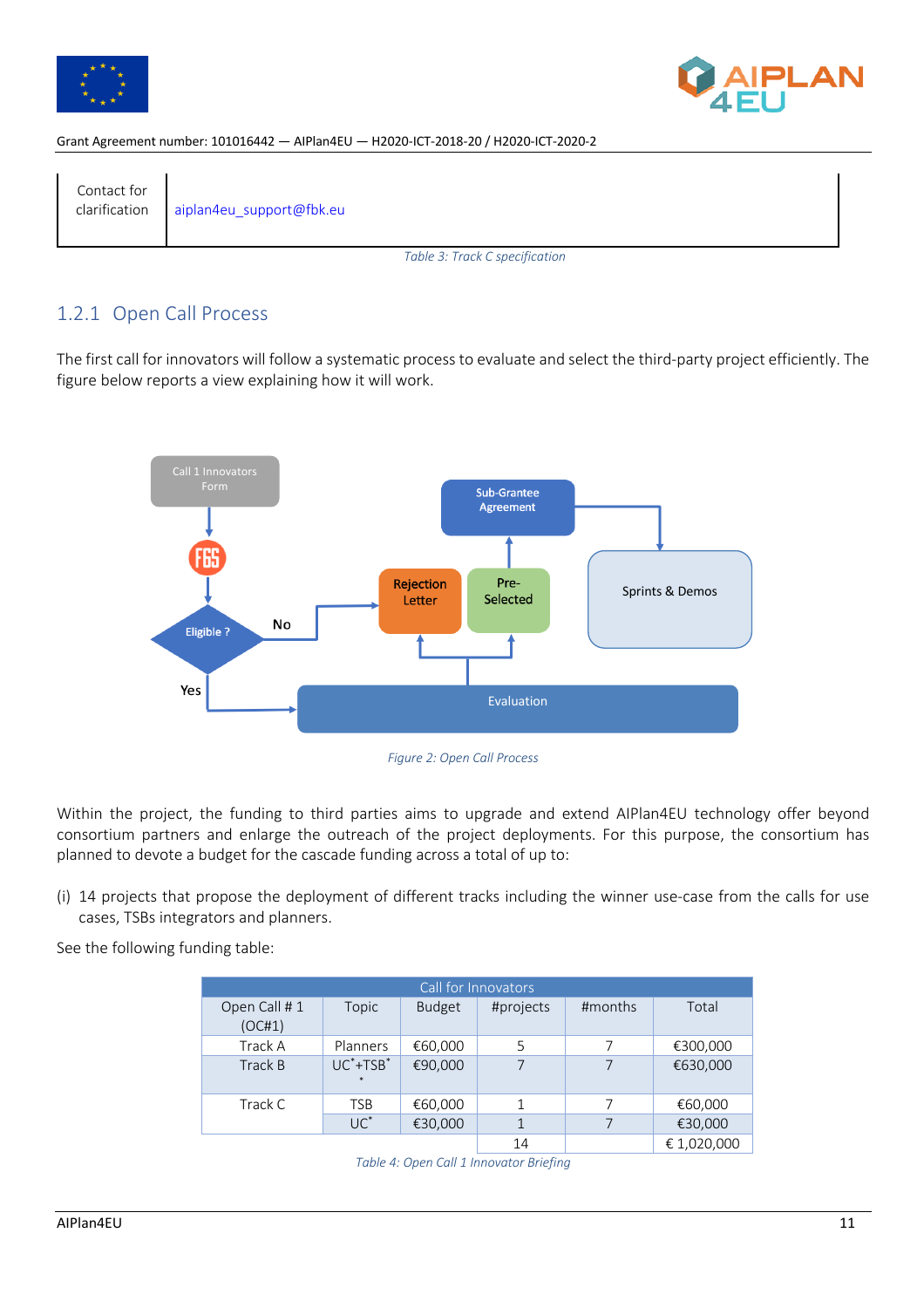



The open call documents are specifically dedicated to the Open Call 1 Innovators and outline the application modalities for this call, highlighting that the winner use-case from Call 1 Use Case will be involved in the call for innovators and take part in the definition of the final requirements for the framework on par with consortium members.

This mechanism follows the principles of open innovation and is very important for the final impact of the framework. Through such open calls, we will involve organisations and innovators collecting the widest possible set of diverse application scenarios, technological needs, and use-cases.

Applicants are encouraged to submit proposals that involve different contexts and scenarios that go beyond the seven application areas (planning for space, agriculture, manufacturing, logistics, autonomous driving, automated experimentation, and subsea robotics). Based on the results of Open Call 1 Use-Cases, the project has a special interest on the healthcare and energy domains as well.

Call 1 is open for submission from 17 February (12:00 PM CET) to 20 April (5:00 PM CEST), and its indicative budget is in Table 5.

|  |  | 2. Announcement at EC Portal |
|--|--|------------------------------|
|--|--|------------------------------|

| Announcement at EC Portal          |                                                                                                                                                                                                                                                                                                                                                                                   |
|------------------------------------|-----------------------------------------------------------------------------------------------------------------------------------------------------------------------------------------------------------------------------------------------------------------------------------------------------------------------------------------------------------------------------------|
| Call Title                         | Open Call 1 Innovators                                                                                                                                                                                                                                                                                                                                                            |
| Full name of the EU Funded Project | Bringing AI Planning to the European AI On-Demand Platform                                                                                                                                                                                                                                                                                                                        |
| Project acronym                    | AIPlan4EU                                                                                                                                                                                                                                                                                                                                                                         |
| Grant agreement number             | 101016442                                                                                                                                                                                                                                                                                                                                                                         |
| Call publication date              | 17 Feb 2022 at 12:00 PM CFT                                                                                                                                                                                                                                                                                                                                                       |
| Call deadline                      | 20 Apr 2022 at 5:00 PM CEST                                                                                                                                                                                                                                                                                                                                                       |
| Expected duration of participation | 7 months                                                                                                                                                                                                                                                                                                                                                                          |
| Total EU funding Available         | Up to €90,000                                                                                                                                                                                                                                                                                                                                                                     |
| Task description                   | The final goal of the task is to select companies and individuals to<br>propose planners and TSBs to be integrated to AI4EU platform. To<br>address this goal, AIPlan4EU aims at the definition, launch,<br>management, evaluation and monitoring of open calls, ensuring that<br>every participant receives the best possible guidance from the assets<br>within the consortium. |
| Submission & evaluation process:   | Submission and evaluation criteria are available in the Guide for<br>Applicants (Available at https://aiplan4eu.fbk.eu/apply-now/).                                                                                                                                                                                                                                               |
| Further information:               | Details available at: https://www.aiplan4eu-project.eu/call-for-use-<br>cases/open-call-1-for-innovators/                                                                                                                                                                                                                                                                         |

*Table 5: EC Announcement*